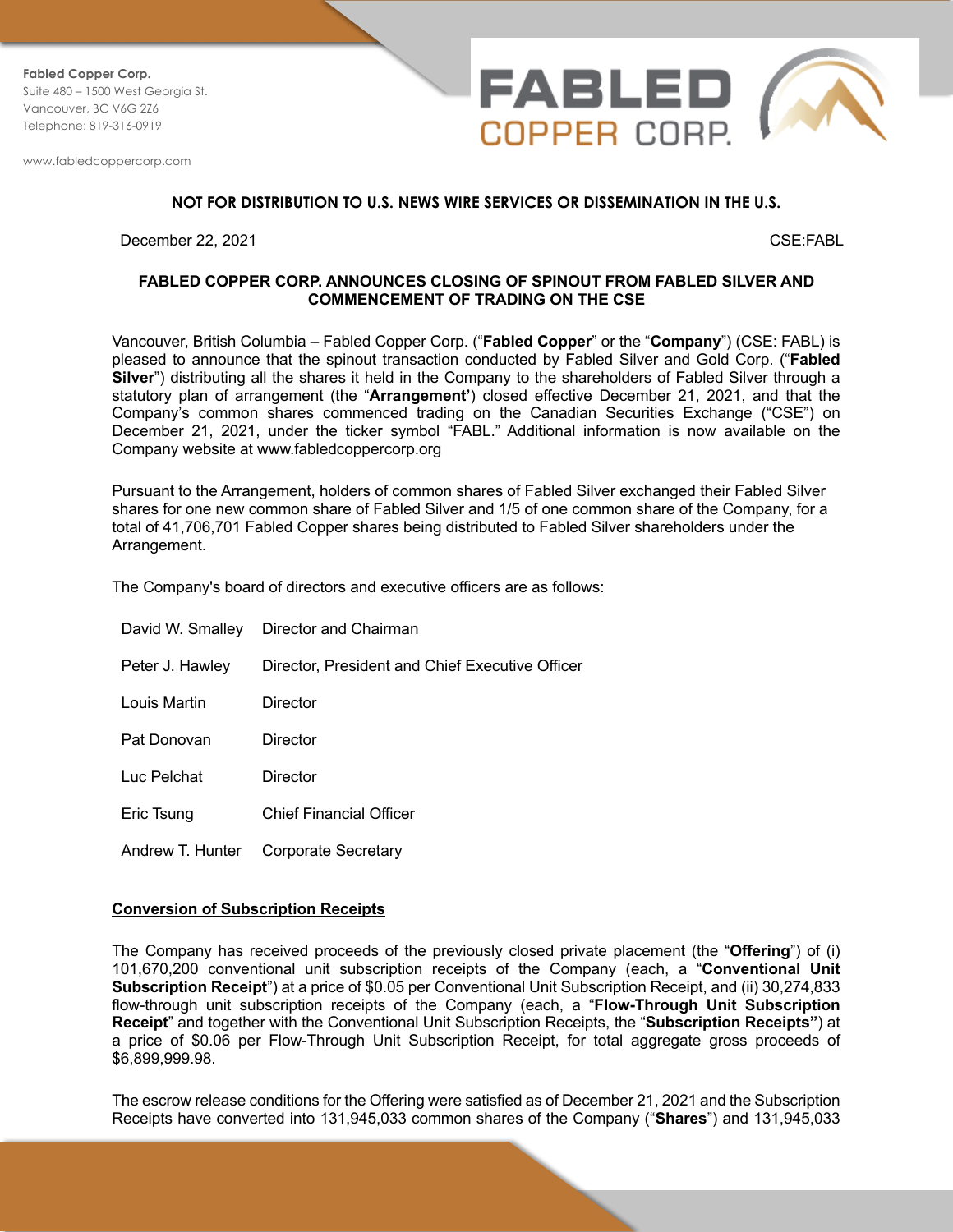**Fabled Copper Corp.** Suite 480 – 1500 West Georgia St. Vancouver, BC V6G 2Z6 Telephone: 819-316-0919

www.fabledcoppercorp.com



common share purchase warrants ("**Warrants**"). Each Warrant will entitle the holder to purchase one Share (a "**Warrant Share**") at an exercise price of \$0.10 until December 21, 2023.

The Offering was conducted by Research Capital Corporation (the "**Agent**" or "**RCC**") as sole agent and sole bookrunner. In connection with the completion of the Offering, the Company paid to the Agent a cash agency fee of up to 8.0% of the aggregate gross proceeds arising from the Offering. The Agent was also issued 9,774,386 broker warrants which were converted into compensation options ("**Compensation Options**"). Each Compensation Option is exercisable to acquire one unit consisting of one Share and one Warrant at an exercise price of \$0.05 per unit until December 21, 2023.

# **Available Funds and Shares Outstanding**

Available funds will be used for, among other things, work programs on the Muskwa Project, property option payments and general and administrative costs.

After completion of the Arrangement and the Offering, the Company has 173,651,734 common shares outstanding, 131,945,033 warrants outstanding, 9,774,386 Compensation Options outstanding and is obligated to issue up to 7,811,800 Shares pursuant to the exercise of warrants of Fabled Silver that have an expiry date of December 4, 2022.

In addition, the Company has granted an aggregate of 8,450,000 stock options to certain directors, officers and consultants, each exercisable to acquire one common share of the Company at an exercise price of \$0.10 per common share until December 21, 2031. The stock options vest on the date of grant.

# **Trading Advisory Agreement**

In addition, Fabled Copper has engaged Research Capital Corporation as a trading advisor to the Company.

The service agreement entered into on December 21, 2021 will see RCC provide market liquidity services in respect of the Company's shares and increase market awareness of the Company.

The agreement is for a term of six (6) months and may be extended by mutual agreement. As compensation for its services, RCC will receive a monthly fee of \$6,500.

### **About Research Capital Corporation**

Research Capital Corporation is one of Canada's largest independent full servicce investment firms, and proudly traces its roots back to 1921. RCC is privately owned by many of its 300 employees. As a fully integrated national investment dealer, RCC offers a full complement of capital markets and wealth managment services to private clients, institutions and growth companies.

### **About Fabled Copper Corp.**

Fabled Copper is a junior mining exploration company. Its current focus is to creating value for stakeholders through the exploration and development of its existing copper properties located in northern British Columbia. The Muskwa Project comprises a total of 76 claims in two non-contiguous blocks and totals approximately 8,064.9 hectares, located in the Liard Mining Division in northern British Columbia.

# **Mr. Peter J. Hawley, President and C.E.O.**

Fabled Copper Corp.